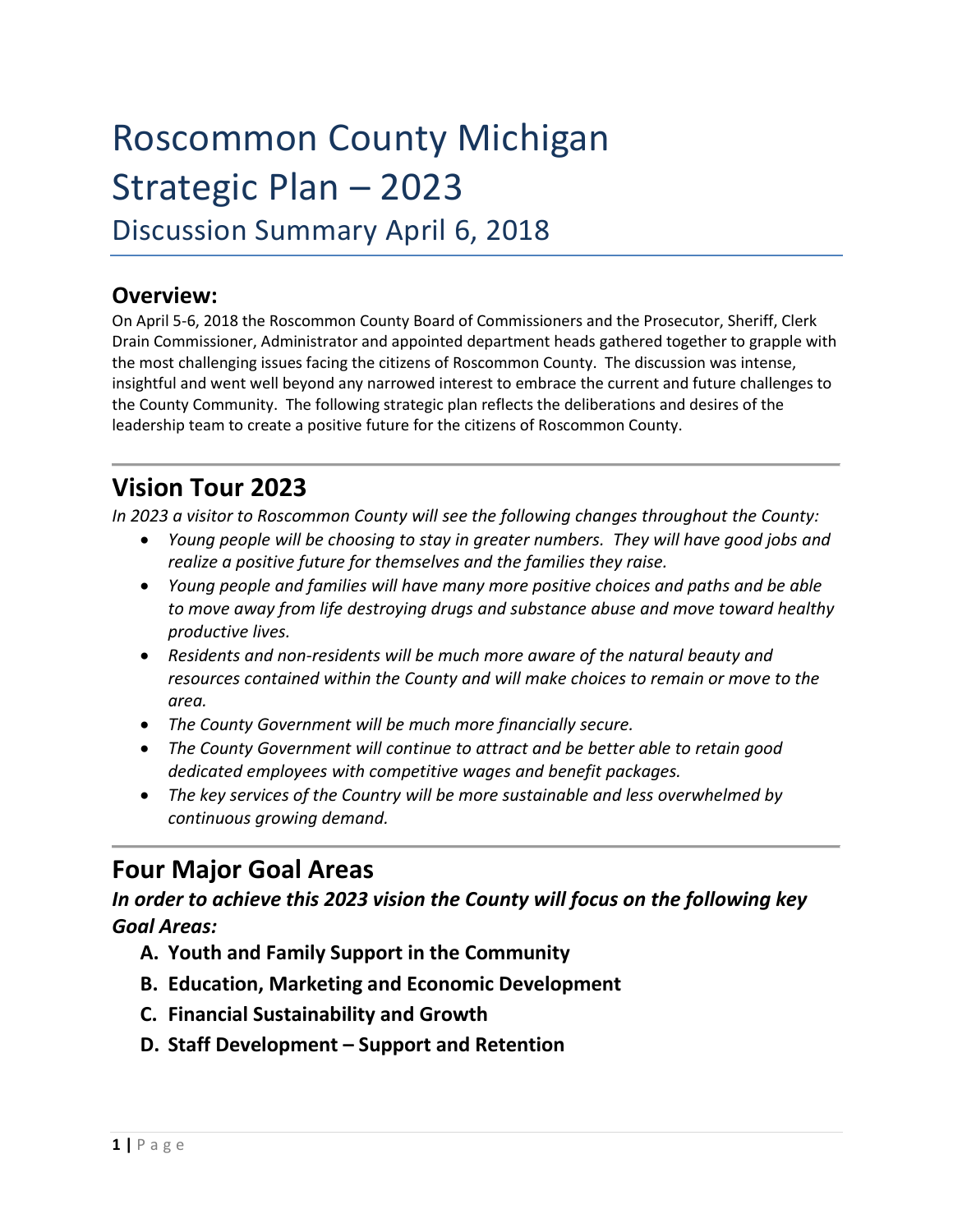# **A. Youth and Family Support in the Community**

#### **Key Objectives to Achieve by 2023**

- *Reduce the amount and impacts of drugs and alcohol on our citizens especially our young people.*
- *Create proactive – positive youth and family programs*
- *Explore and promote youth well being*
- *Change the negative statistics in the County-especially related to youth and families.*
- *Support Roscommon Schools to become the school of choice*
- *Strengthen mental health support*
- *Create a Substance abuse court*
- *Expand Substance abuse services*
- *Expand Life skills training*

#### **Next Steps - One-Year Tasks:**

- *Organize a task force of stakeholders including:*
	- o *Clergy, Community Mental Health, Department of Homeland Security, CHS, Laku?, CTC, Michigan State University, Courts, P.O., Law Enforcement, Medical, Child Assessment, Grace Center, Roscommon County Community Foundation and members of the community.*
- *April 26, at 9:00 am will be the initial meeting. Jodi Valentino needs names and will identify the location.*
- *Develop and present a plan to the Board of Commissioners that addresses the Key Objectives and that identifies the overall cost for moving forward. (By early June 2018)*
- *Identify funding alternatives and proceed to seek funding.*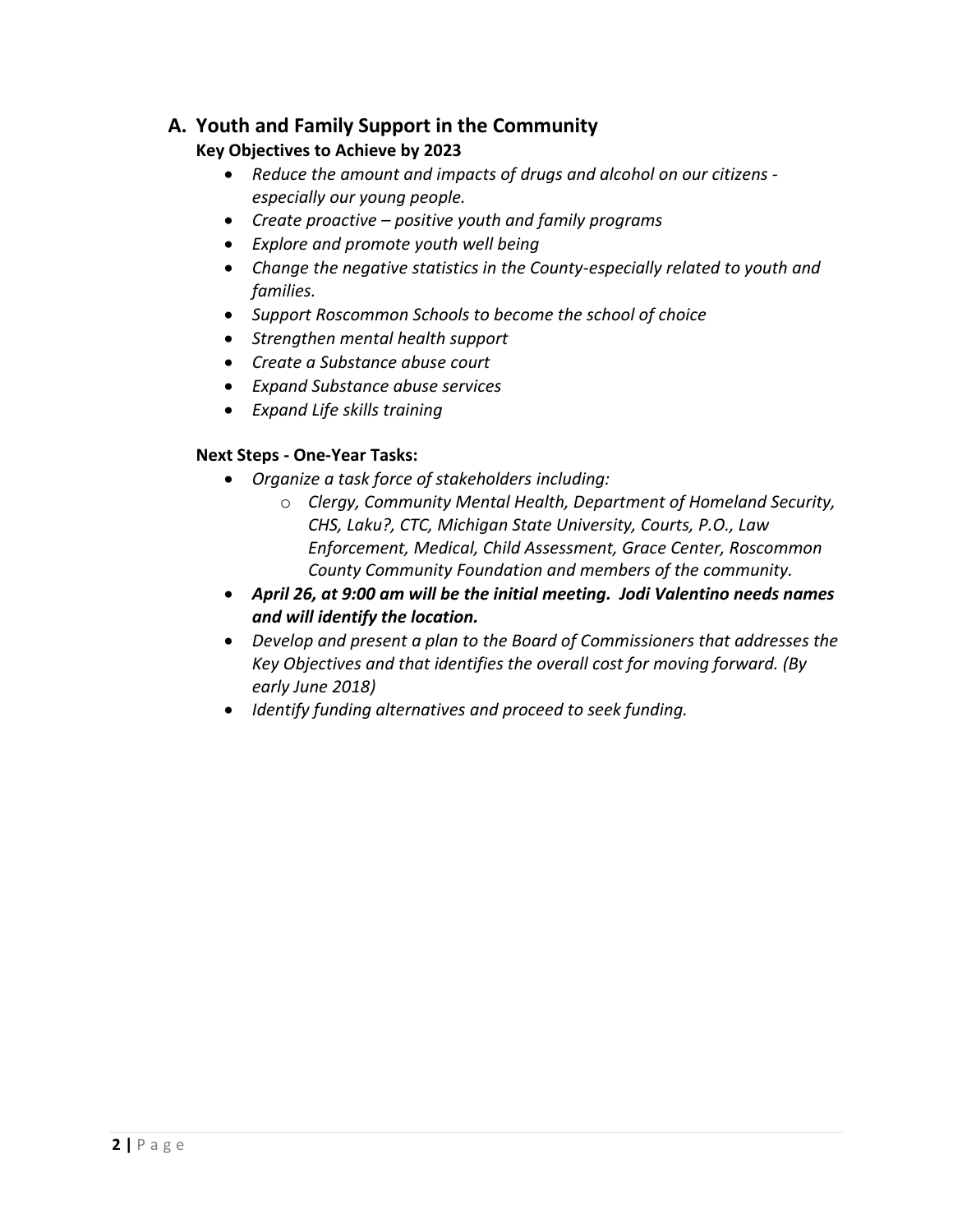#### **B. Education, Marketing and Economic Development Key Objectives to Achieve by 2023**

- *Protect and promote natural resources*
- *Market Roscommon County to our residents and other State Residents.*
- *Attract population to the County*
- *Retain youth – create jobs*
- *Branding – MOGL (Michigan's Other Great Lake)*
- *Filling vacant commercial and retail properties*
- *Create an identity. Involve the Townships and Chambers of Commerce*
- *Utilize seniors and other assets*
- *Kirtland*

#### **Next Steps - One-Year Tasks:**

- *Create a task force a task force consisting of key stakeholders such as: Chambers of Commerce, Visitors Bureau, Township Representatives, County Economic leaders, Michigan Works, etc.*
- *April 26 at 9:00 will be the initial meeting. Jodi Valentino will identify the location and need names of attendees.*
- *Develop and Present a plan by early June to the Board of Commissioners that addresses the key objectives in this area and identifies overall costs through 2023.*
- *Identify funding alternatives and seek to develop funding.*

#### **C. Financial Sustainability and Growth Key Objectives to achieve by 2023**

- *Educate the residents regarding financial realities*
- *Identify and explore the revenue-financing options and make decisions*
- *Develop a promotion strategy*
- *Restore fund balance to sustainable levels*
- *Determine historic and projected revenue*
- *Determine funding needs for the next five years*
- *Secure needed funding*

#### **Next Steps - One-Year Tasks**

- *Obtain the historic and projected revenue from all sources*
- *Obtain 5-Year projected funding needs for the County*
- *Establish a community-based task force – find out what other communities have done to successfully address funding challenges*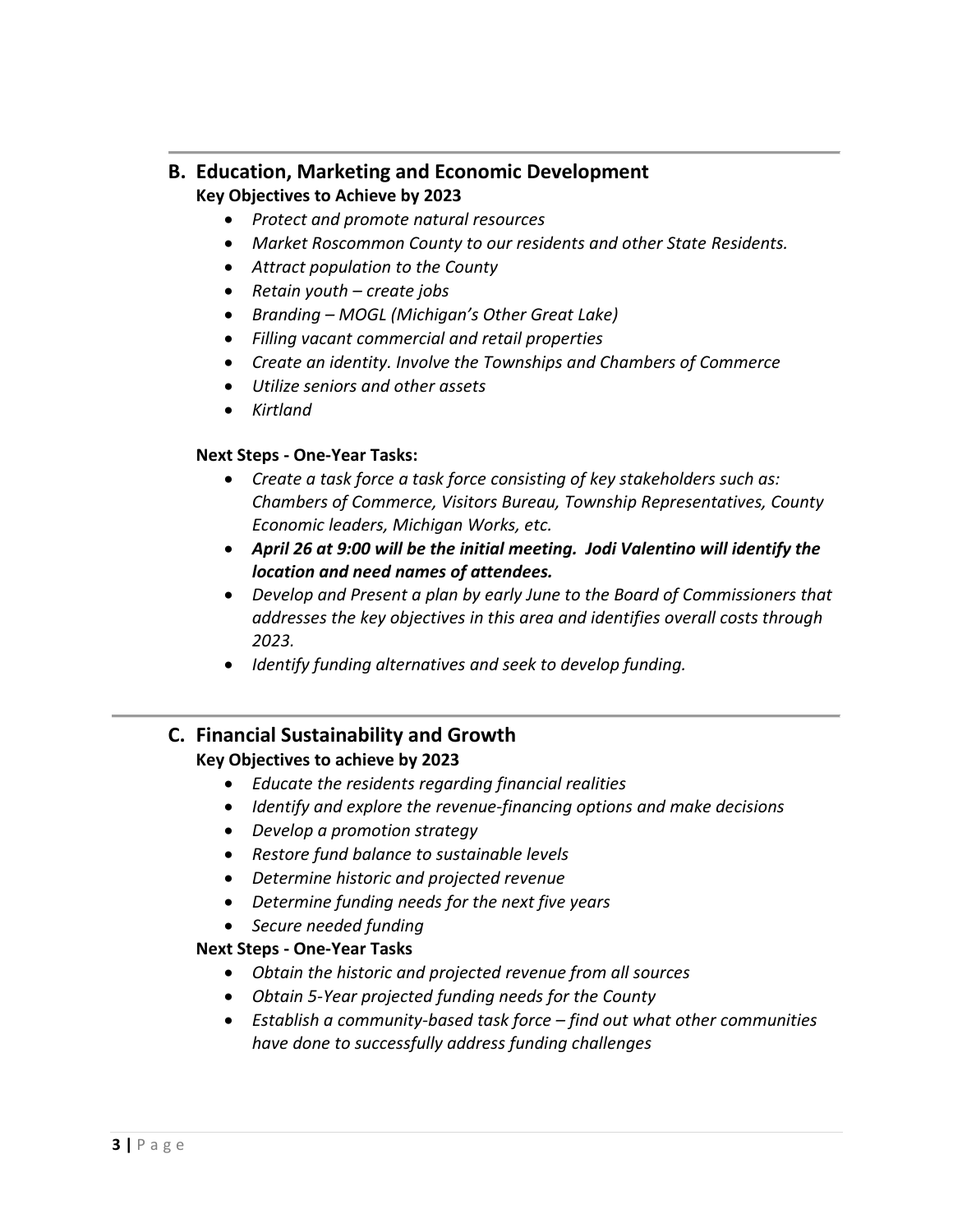## **D. Staff Development – Support and Retention Key Objectives to achieve by 2023**

- *Achieve Pay equivalence to comparable markets*
- *Conduct employee development and training programs*
- *Create useful approaches to succession planning and training*
- *County Building Security – review needs with stakeholders*
- *Create a competitive and attractive benefits program.*
- *Hours of operation – assess the needs of staff and public*
- *Conduct a recruitment workshop to assist Departments in their efforts to attract and retain quality employees.*
- *Conduct a Wage-Classification study*
- *Secure funding*

#### **Next Steps - One-Year Tasks**

• *Identify a steering group that will review the 5-year objectives and determine actions that can be completed in the next year.*

#### **Next Steps: Strategic Plan**

- 1. The Administrator and staff should review-revise this plan and submit it to the Board for final adoption.
- 2. Upon final adoption the Board should be updated each month regarding some element of the strategic plan.
- 3. At month 7 the Board and total leadership team should dedicate a workshop to reviewing the plan and adjusting action as required.
- 4. At month 13 the entire team should dedicate a workshop to reviewing progress and determining the next one-year tasks.

#### **Appendices:**

- **A. Internal Organization: Strengths and Weaknesses and Board Considerations**
- **B. Talking Points**

Respectfully submitted by: Lewis G. Bender, PhD. [lewbender@aol.com](mailto:lewbender@aol.com) April 11, 2018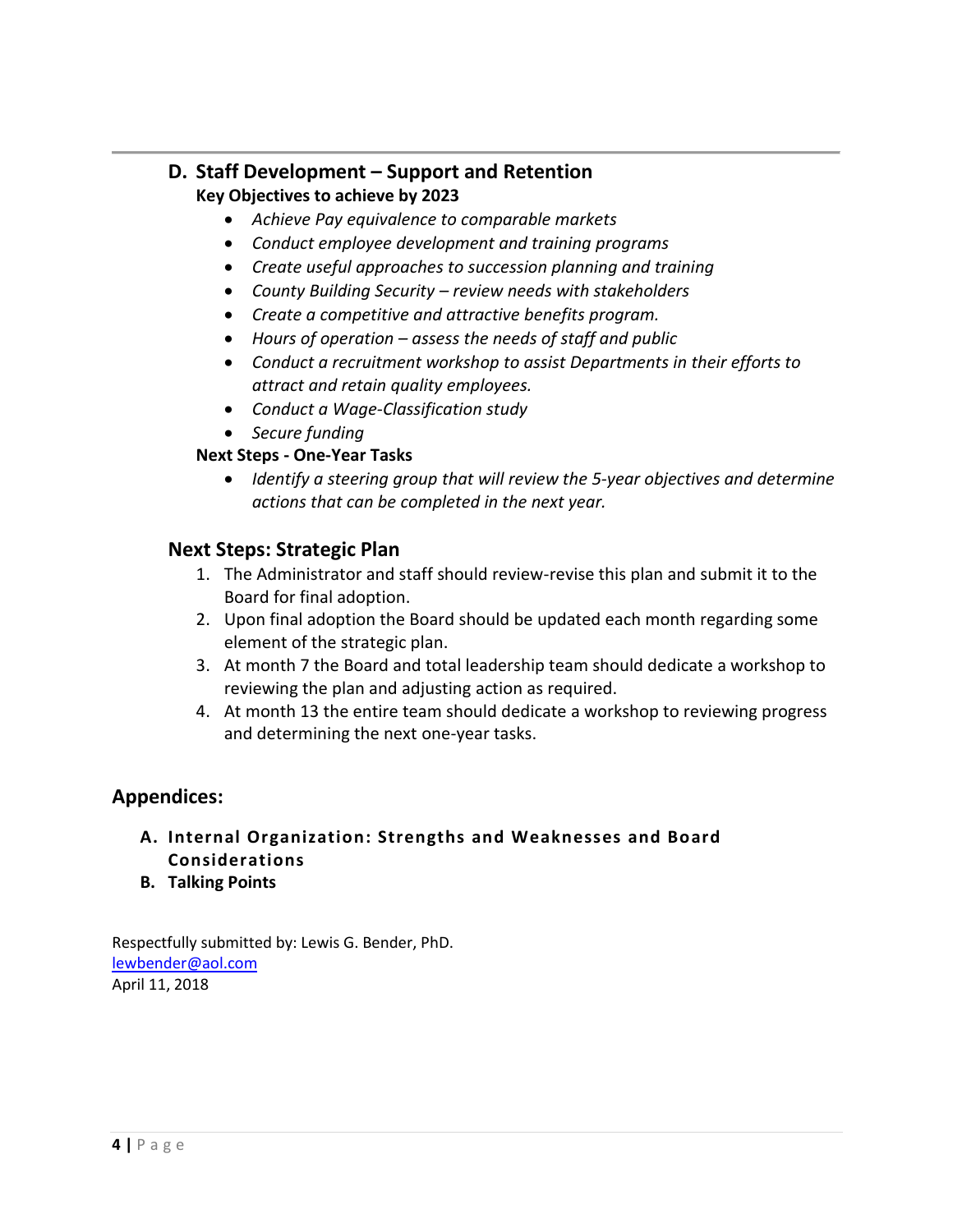#### **Appendix A.**

- **Internal Organization: Strengths and Weaknesses**
- **Board Considerations Strengths** • Natural resources, lakes, outdoor recreation • Jobs • Tourism and recreation • Airport • Intellectual resources • Vacant property and buildings, available space • Community college/school collaboration • More to offer • Wide spread services – Township services • Customer service orientation • County employee workforce • Three senior centers • Two major interstate highways • Veterans • Tax rate versus services • County Building • Schools and Seniors **Weaknesses** • Lack of downtown • Fragmented areas and lack of cohesive local governments • Three separate local areas – not focused together • Disconnect between communities No uniformity in county-wide services • Substance abuse, drug use • Amenities – sense of place • Lack of quality housing • Lack of workforce • Retirement community • Nothing for youth to do, youth development No clear direction/goal Poverty level (3<sup>rd</sup> lowest) • Structural blight, empty spaces (business and housing) • Marketing • Outreach and development • Schools and Seniors **Board Consideration** • Public safety o Pre-planning (Sheriff's Office)
- o Reacting (Emergency Management) • Economic development – business development
- Educating the public and veterans on services
- Educating youth
- Airport business and educational tool training center
- Unified County
- Infrastructure improvement roads, internet, dams
- Branding to attract quality employers and residents
- Improve communication and co-operation with local governments to have unified effort
- Eliminate blight
- Courts "not a profit center"
- BOC unified front
- Invest in county employees wages, comm. work, etc.
- Invest in services